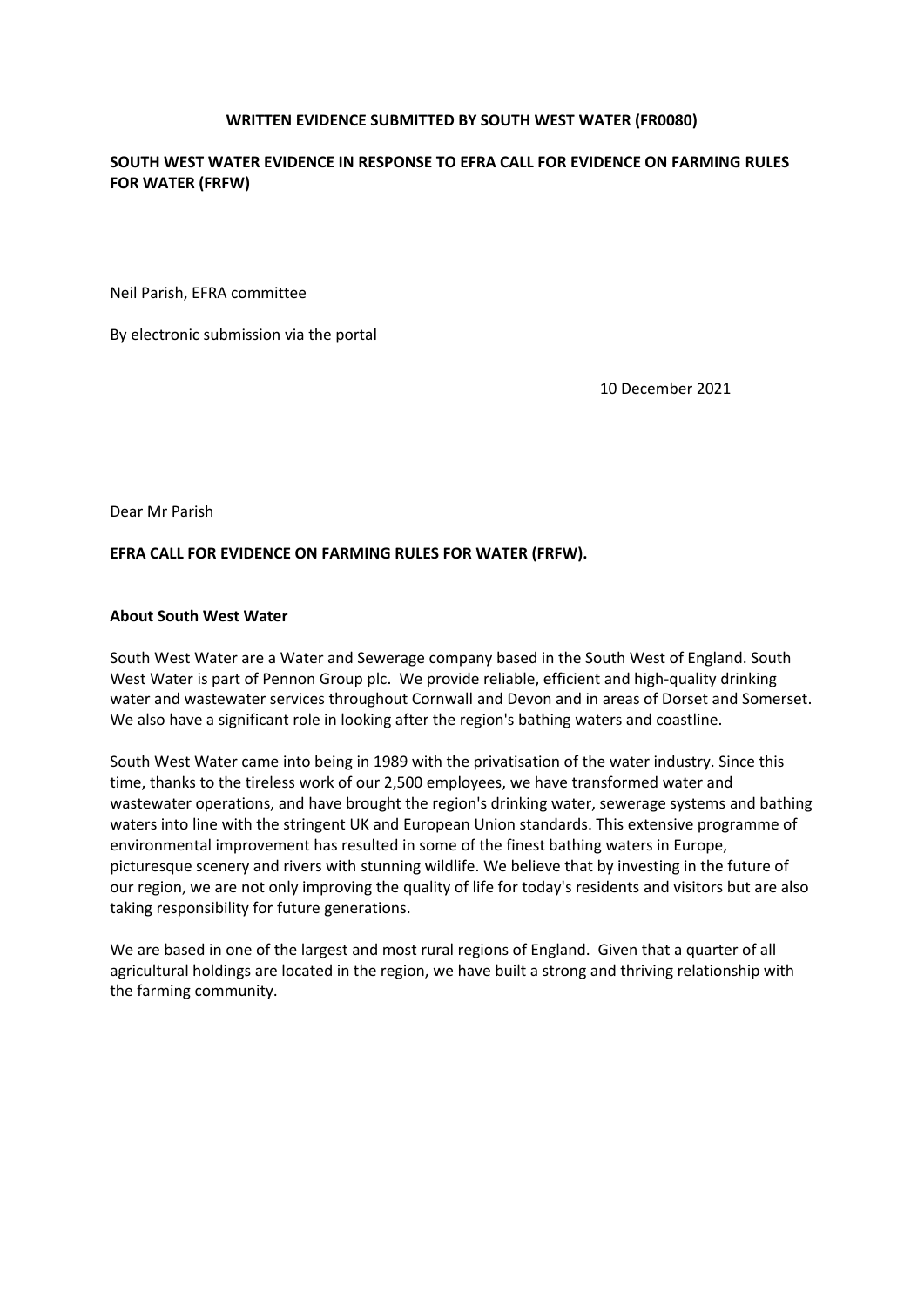## **Our reason for providing evidence**

We generate over 160,000 tonnes of sewage sludge each year, the bulk of which is recycled of to land. This is an important fertiliser, providing huge benefits to farmers and ultimately supporting the circular economy between water company recyclate production and land management use. We accordingly are highly interested in supporting the best way to maximise the value of biosolids in the interests of farming and the environment.

We all recognise the need to reduce agricultural diffuse pollution given that under the Water Framework Directive (WFD) 46% of the Reasons for Not Achieving Good Status (RNAGS) in the South West are associated with agricultural runoff. However, getting the balance right between that objective and supporting a robust circular economy for biosolids is critical.

The new rules reduce the potential for recycling to land and instead could result in significant tonnage of biosolids being disposed of to landfill and/or incineration. Neither of these would be without other - and indeed potentially more significant - environmental issues.

We support the Environment Agency (EA) developing processes for the effective regulation of farming runoff and agree that this is necessary to support the improvements required. We want Farming Rules for Water rules to be applied in the right way based upon clear evidence and consultation, fully cognisant of the impact the rules will have on the water industry and farming communities. This means following the principles of good regulation with adequate consultation and Regulatory Impact Assessments being undertaken and published before potential changes to rules take effect.

Since the FRFW regulations were introduced in April 2018, the EA has continued to review the rules – amending these in September 2020, and in doing so, effectively banning most biosolids and other organic manure applications in late summer/autumn in advance of winter cereals. Alongside, the EA have issued two Regulatory Position Statements which have allowed water companies to recycle biosolids through a risk-based approach and store bio-solids over the winter (RPS 252 and RPS 253). These are welcomed by the industry and farmers as they have allowed some respite from the EA interpretation of FRFW and have allowed operational activities to continue in the short term; but we would welcome clarity on the long-term processes for the recycling of bio-solids to land.

We believe there are already tools and standards in the sector that with some review and update, can better meet the objectives of the EA move. We provide thoughts on this in our response to the questions raised by EFRA. A quick resolution to this issue is in all of our interests: to prevent significant instability within the sector and ensure the trust and confidence in this valuable recyclate within the farming community. As such, we are extremely supportive that the Environment, Food and Rural Affairs (EFRA) Committee will be holding a one-off evidence session to discuss the Farming Rules for Water Regulations.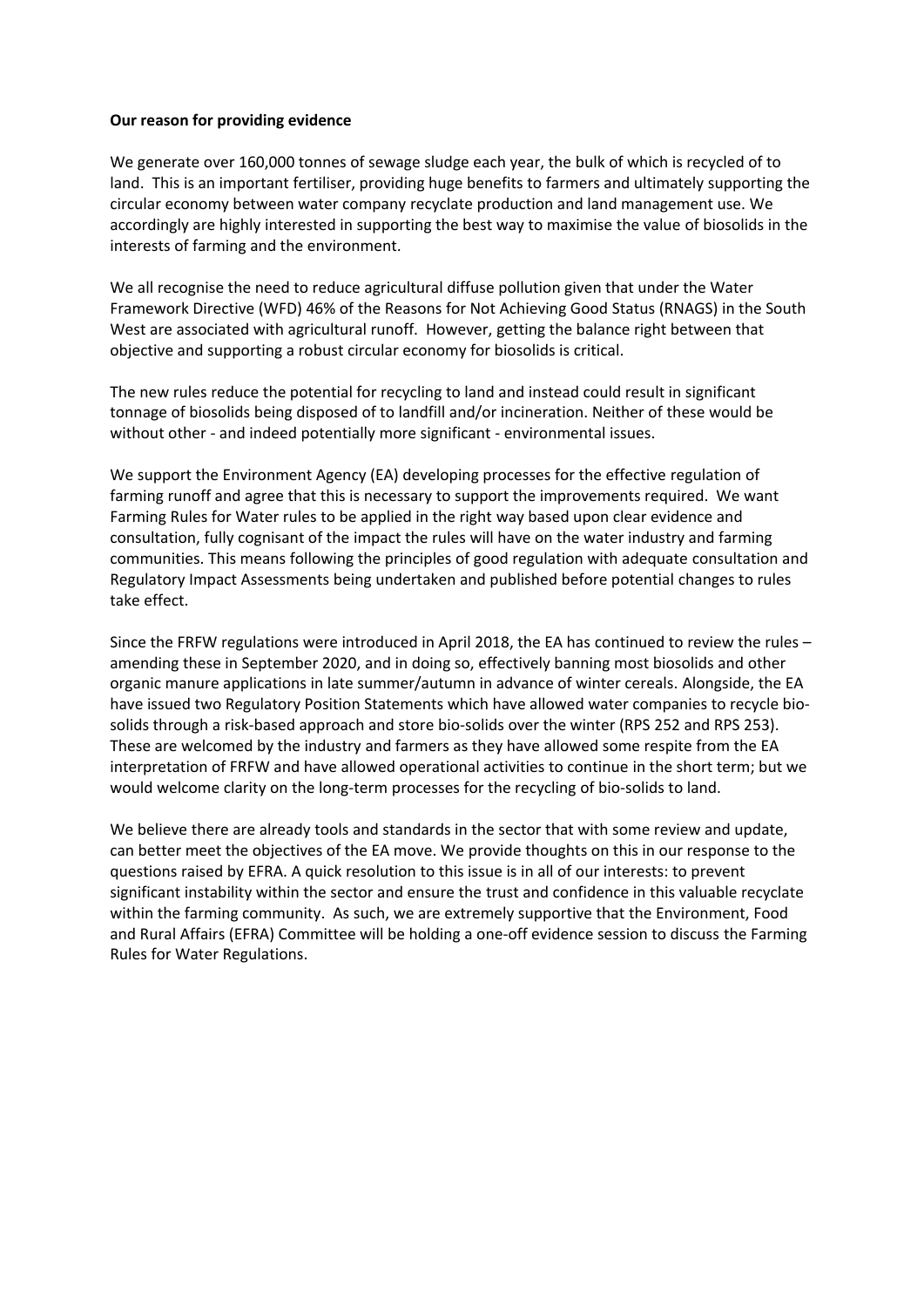# **EFRA QUESTION 1: What impact, if any, is the EAs implementation of Farming Rules for Water preventing farmer from spreading organic fertiliser?**

There are a number of impacts of the EA implementation of the Farming Rules for Water. These would restrict farmers access to cost effective, low carbon, organic fertilisers. More specifically, the impacts are:

- 1) Preventing spreading during the Autumn spreading season and ahead of the crop being sown as nutrients are utilised over the lifecycle of the crop not at the point of application.
- 2) Spreading to a nitrate leaching limit of 5kg/ha which means not enough nutrients are applied for the crops' lifecycle thus increasing the need for farmers to use costly, fossil fuel-based inorganic fertilizers during the lifecycle to ensure crop nutrient needs are met.
- 3) A reduction in landbank suitable for organic spreading due to an increase of sensitive areas i.e., Camel and Axe Estuaries in our region.

We are proactively looking for options for managing alternative routes to recycling under FRFW. We are looking at opportunities to expand the landbank and work with new farms in our operational area. However, we know that we would need to recycle to c. 85% of farms in our region to meet the new rules. We believe that such an expansion would be near impossible to achieve as this same landbank would be competing with farmers own needs to spread their own organic manure in line with Farming Rules for Water.

We are expecting to rely more on the ability to store as a temporary measure – whereby bio-solids are stored to be recycled at a later date. We only have circa 3,000 tonnes of onsite storage on our treatment facilities (about seven days of production), whilst we operate on average 75,000 tonnes of storage across the farms we work with.

# EFRA QUESTION 2: Are there changes that should be made to the rules - or how they are applied?

Water companies produce biosolids from sewage sludge as part of the wastewater treatment process. They are treated and applied in accordance with the ['Biosolids](https://assuredbiosolids.co.uk/) [Assurance](https://assuredbiosolids.co.uk/) [Scheme,](https://assuredbiosolids.co.uk/)' a leading accreditation that ensures biosolids maximise environmental benefit and avoid any risk to health. In the UK nearly all biosolids are BAS certified, meaning they comply with the UKAS accredited and independently audited BAS standard including requirements of all relevant regulations, codes and best practice, including restrictions on the rate, frequency and timing of applications.

Given the nature of the Biosolids Assurance Scheme, SWW consider that the Water Industry should continue to recycle bio-solids through the BAS scheme. To provide confidence to all stakeholders including farmers, the standards associated with BAS should be continually reviewed as more science becomes available and amended as appropriate.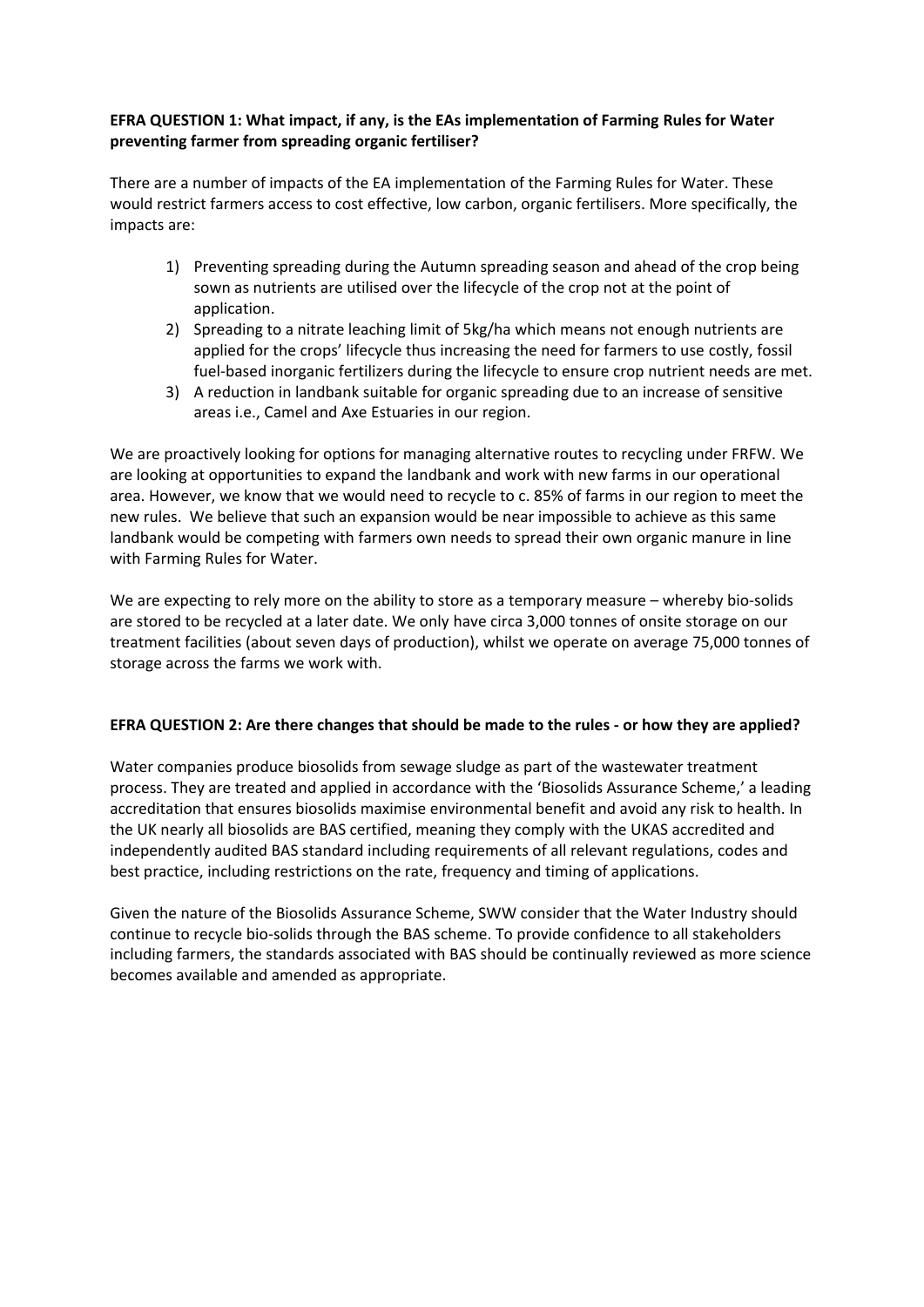Implementing three new commitments within BAS would minimise the risk of diffuse pollution from biosolids applications:

- 1. No biosolids to be applied to sandy soils in the late summer/autumn except to crops which require autumn nitrogen (e.g. oilseeds and grass in certain circumstances);
- 2. Increased nutrient management advice will be provided to farmers/land managers to allow them to make informed decisions. Additionally, the training provided to advisors will be increased; and
- 3. A minimum dry solids limit for biosolids cake will be progressively introduced to reduce the concentration of RAN (as RAN content is inversely related to dry solids).

If required then further research could be undertaken to quantify the science behind this process, such research could be funded by the water industry and made transparent to all stakeholders

The Bio-solids Assurance Schemes documents can be found at <https://assuredbiosolids.co.uk/scheme-documents/>

# **EFRA QUESTION 3: What are the best ways of preventing agricultural diffuse pollution?**

Currently there is a Code of Good Agricultural Practice (COGAP) that sets out best practice, that farmers must not use more than 250kg of total nitrogen from all organic manures spread in any 12 month period on any single hectare of land, excluding any livestock manures deposited by grazing animals. Good practices mean not applying more N than the crop needs.

Farms are only allowed to spread slurry when conditions are suitable – i.e., this is not allowed when land is waterlogged, likely to flood, frozen or snow covered, or when heavy rain is forecast; or when land is steep, and a risk of water pollution exists. There is no limit on when in the year.

The Biosolids Assurance Scheme (BAS) has recognised the need to ensure no sandy or shallow soils are spread during the Autumn spreading season and have agreed to other improvements to ensure best practice and access to the landbank is maintained. We believe that the BAS scheme could be the required self-regulated audit compliance system for the water sector that stakeholders and farmers trust.

For the farming sector, there is a need to work closely with the NFU to develop appropriate selfcertification processes for the farming community. This will continue to ensure good farming practices. We already work closely with the Farming Community over the last 15 years to reduce the risk of water pollution upstream of our drinking water abstraction points. Details of this work can be found at [https://www.southwestwater.co.uk/environment/working-in-the-environment/upstream](https://www.southwestwater.co.uk/environment/working-in-the-environment/upstream-thinking/)[thinking/](https://www.southwestwater.co.uk/environment/working-in-the-environment/upstream-thinking/)